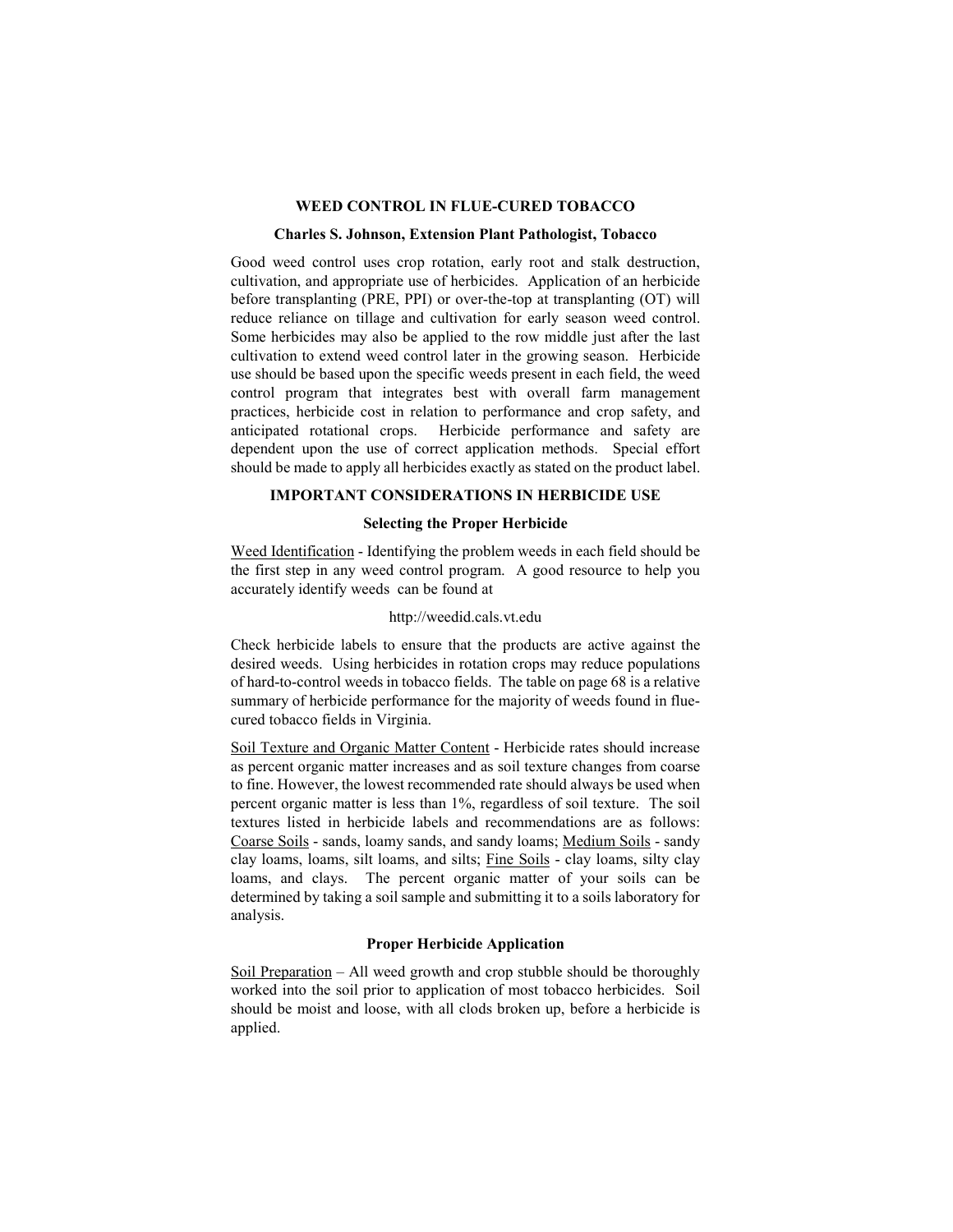Spray Equipment - A standard low-pressure (25 to 50 psi) boom sprayer should be used to apply herbicides. Although most herbicides should be applied in 20 to 40 gallons of water per acre, Poast should be sprayed in only 5 to 20 gallons of water per acre. Check for clogged nozzles and screens frequently while spraying. Use 50-mesh screens in strainers, nozzles, and suction units. Clean or replace dirty or worn-out sprayer, boom, and nozzle parts to ensure uniform application. Be sure to calibrate the sprayer before use to avoid crop injury and/or poor herbicide performance from improper spray volume or a non-uniform spray pattern. Ensure that the spray solution is continuously agitated. Do not apply a herbicide in strong wind, since wind can cause uneven coverage and potential spray drift damage to surrounding areas. Never leave a spray mixture in a sprayer overnight!

Herbicide Incorporation - Herbicides that require incorporation should generally be incorporated as soon after application as possible. Use a field cultivator or a combination, double disc, or disc harrow set to cut 4 to 6 inches deep, or a rotary tiller set to cut 2 inches deep. Avoid using a large field disc to incorporate PPI herbicides. Discs should be no more than 24 inches in diameter and no more than 8 inches apart. Shallow incorporation with implements set to cut less than 2 inches deep can result in erratic weed control. **A single cultivation does not adequately incorporate herbicides, and may increase crop injury and decrease weed control.** Incorporating equipment should be operated in two different directions, at right angles to each other, at 4 to 6 mph. P.T.O.-driven equipment (tillers, cultivators, hoes) perform best on coarse soil types. P.T.O.-driven equipment should be set to cut 3 to 4 inches deep and should not be operated at a speed greater than 4 mph. Tillage is often required with herbicide use over-the-top (OT) after transplanting. Irrigation is also often required to incorporate tobacco herbicides applied at layby. Using incorporation equipment and/or tractor speeds not listed on the product label may result in poor or erratic weed control and/or crop injury.

### **Undesired Effects of Herbicide Use**

Effect of Preplant Applications on Early Season Tobacco Growth - Herbicides applied before transplanting sometimes inhibit root development of transplants, delaying plant growth during the first month after transplanting. Full season weed control can be obtained, and possible early season growth reductions avoided, by applying herbicides at transplanting and layby.

Effects of Herbicides on Rotation Crops - Residues from some tobacco herbicides may reduce growth of crops following tobacco. These effects are discussed in the labels for the particular herbicides involved. Potential carry-over can be reduced by: 1) using the minimum labeled rates for the chemical, for your weed problems, on your soils; 2) applying herbicides in a band at transplanting and/or layby rather than broadcast PPI; 3) fall tillage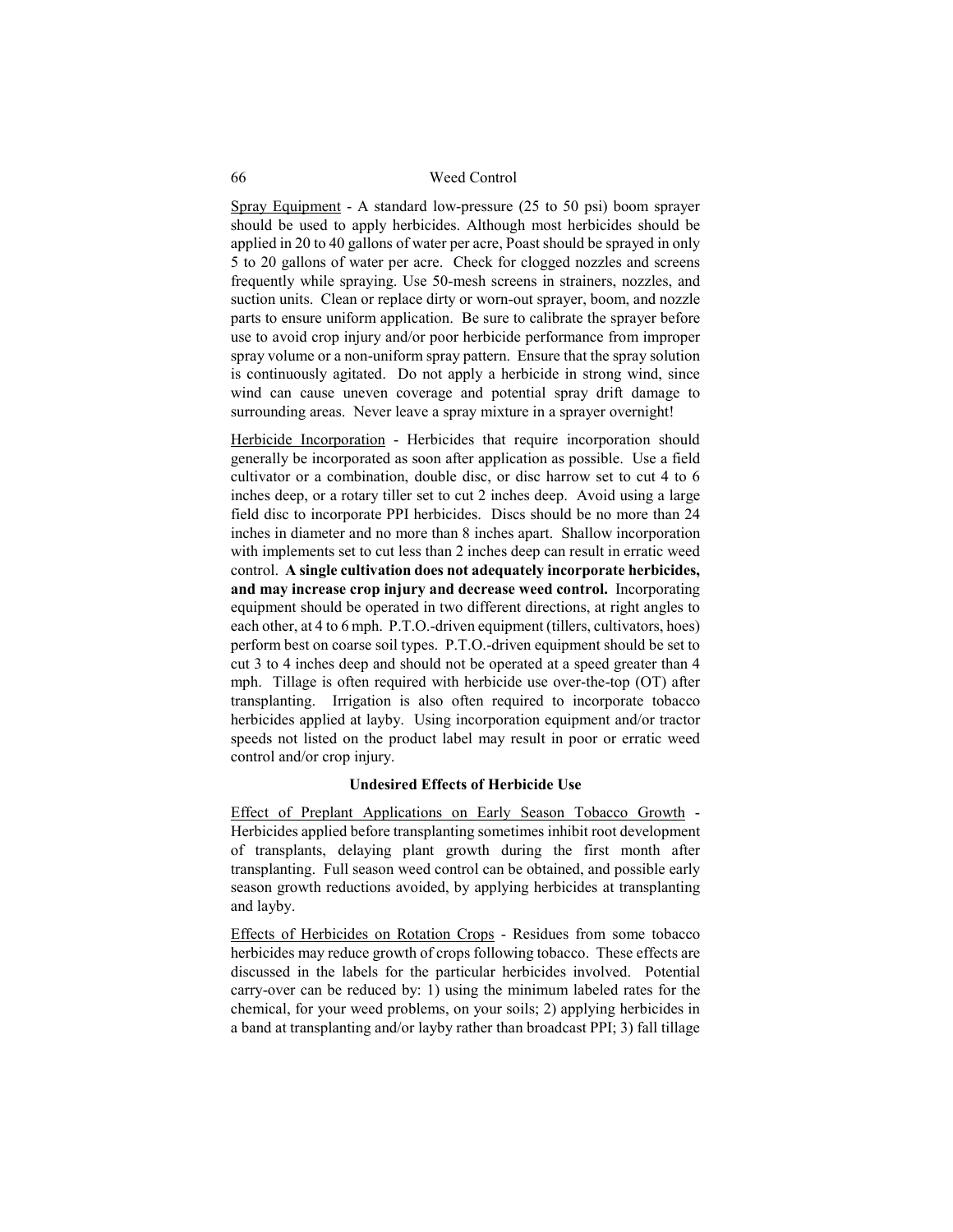for early root and stalk destruction; and, 4) by deep plowing after the final harvest and before seeding the cover or rotation crop.

# **FLUE-CURED TOBACCO HERBICIDES**

**No-Till Preplant Herbicides** Apply in an even broadcast application, avoiding spray overlap. Use even, fan-type, flood-jet, or raindrop nozzles. Spartan Charge contains the same active ingredient as Spartan 4F (sulfentrazone), but Spartan Charge also contains carfentrazone (the active ingredient in Aim), as well as sulfentrazone. Both Spartan products may be surface-applied or incorporated (less than 2 inches deep) before transplanting, but not afterwards. *Tobacco leaves will burn if contacted by sprays containing Spartan Charge*. **PRE and PPI Preplant Herbicides**  Apply evenly in a broadcast spray, avoiding overlap. Spartan 4F and Command 3ME are designed for surface application before transplanting and do not require mechanical incorporation. Apply these herbicides to the soil surface at least 12 hours before transplanting. Prowl and Devrinol require incorporation (PPI). Preplant tobacco herbicides should not be incorporated more than 2 inches deep.

#### **Over-the-Top After Transplanting (OT) and Layby Herbicides**

An OT application of Command 3ME can be made as either a band or broadcast application within 7 days of transplanting. An OT application of Devrinol 50DF or DF-XT may also be made immediately after transplanting. Devrinol should be shallowly incorporated, or irrigated in, if rainfall doesn't occur within 5 days of application.

1.Band Application - Apply the herbicide in a 14 to 24 inch band over the row using fan-type, even-spray nozzles (8004E, etc.). The amount of herbicide per acre of crop is reduced with band application and can be determined by the following formula:

| Lbs of           | Band Width (inches)  | <b>Broadcast Rate</b> |
|------------------|----------------------|-----------------------|
| $Product/Acre =$ | Row Spacing (inches) | per/A                 |

2. Broadcast Application - Apply the herbicide in an even broadcast application using a sprayer equipped with fan-type nozzles (8004, etc.).

Apply layby herbicides as directed sprays to row middles immediately after the last normal cultivation. Use drops equipped with flat, flood-jet (TK2, TK4, etc.) or even, flat-fan (8004, etc.) nozzles to apply the herbicide solution in a 16 to 30 inch band in the row middles. Use nozzles which apply one-half  $(\frac{1}{2})$  the normal number of gallons per acre where spray nozzles on the end of the boom pass over the same row middle twice (to prevent over-application). Use the formula above to determine the amount of product to use for a band application. Irrigation will be required if 0.5 to 1 inch of rain does not fall within 7 to 10 days after application (to ensure herbicide activation).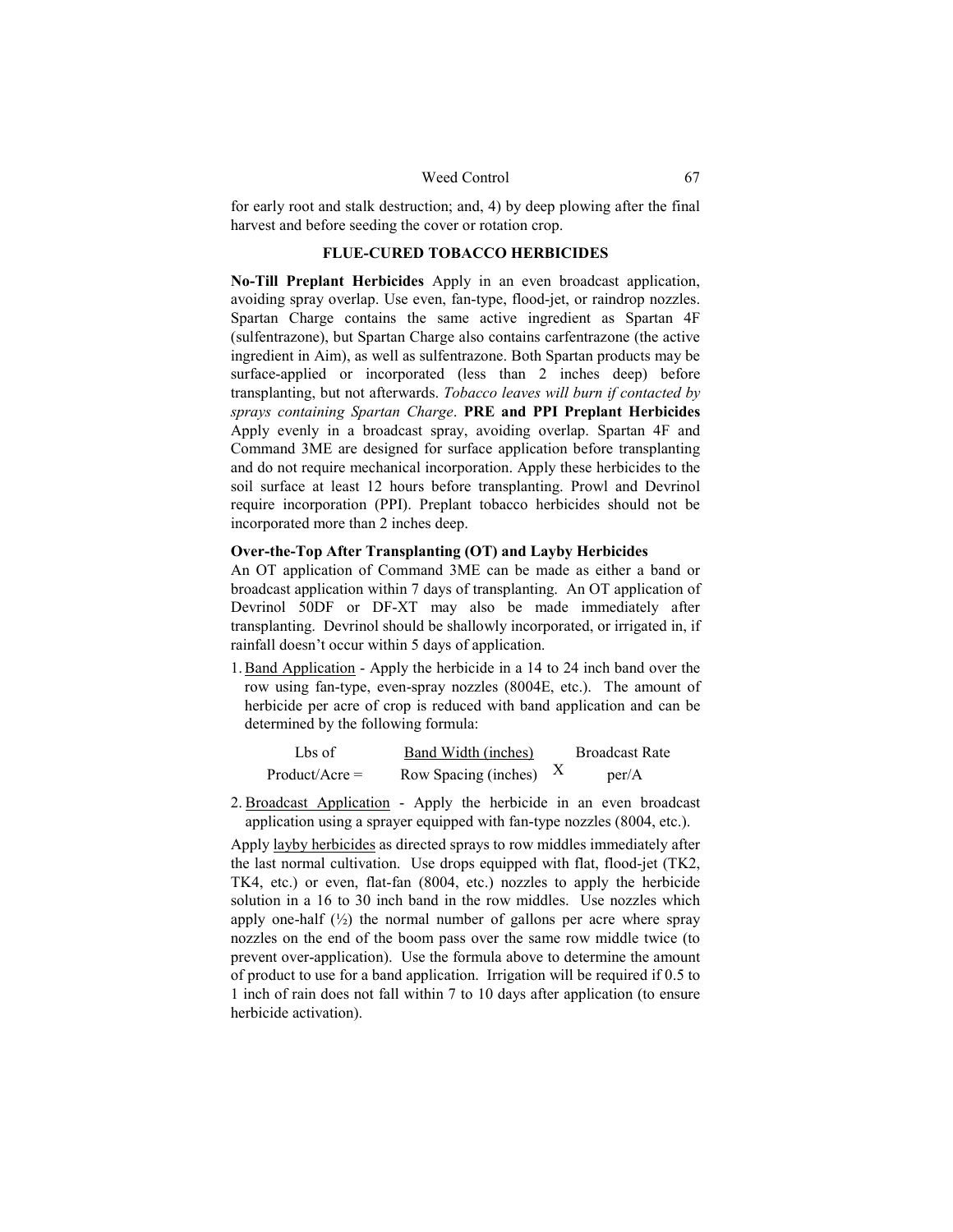### **RELATIVE EFFECTIVENESS OF HERBICIDES FOR TOBACCO\***

| Herbicide              | Barnyard-<br>grass | Bermuda-<br>grass | <b>Broadleaf</b><br>Signalgrass | Crab-<br>grass  | Crowfoot<br>grass  | Fall<br>Panicum   | Fox-<br>tails | Goose-<br>grass | Johnsongrass<br>(seedling) |              | Texas<br>Panicum | Nut-<br>sedge  |
|------------------------|--------------------|-------------------|---------------------------------|-----------------|--------------------|-------------------|---------------|-----------------|----------------------------|--------------|------------------|----------------|
| Aim                    | N                  | N                 | N                               | N               | N                  | N                 | N             | N               |                            | N            | N                | N              |
| Command & generics     | E                  | $P-F$             | E                               | E               | E                  | E                 | E             | E               |                            | G            | G                | P              |
| Devrinol               | G                  | P                 | G                               | E               | E                  | G                 | E             | E               |                            |              |                  | N              |
| Poast                  | G                  | G                 | E                               | G               | F                  | E                 | E             | G               |                            | E            | E                | N              |
| Prowl & generics       | G                  | P                 | G                               | E               | E                  | G                 | E             | E               |                            | G            | G                | N              |
| Spartan & generics     | F                  | P                 | F                               | F               | F                  | F                 | F             | F               |                            | P            | F                | E              |
| <b>Broadleaf Weeds</b> |                    |                   |                                 |                 |                    |                   |               |                 |                            |              |                  |                |
| Herbicide              | Carpet-<br>weed    | Cockle-<br>bur    | Galinsoga                       | Jimson-<br>weed | Lambs-<br>quarters | Morning-<br>glory | Pig-<br>weed  | Purs-<br>lane   | Prickly<br>sida            | Rag-<br>weed | Sickle-<br>pod   | Smart-<br>weed |
| Aim                    | ۰                  | G                 | P                               | G               | G                  | E                 | E             | G               | P                          | N            | P                | G              |
| Command & generics     | P                  | F                 | F                               | G               | G                  | P                 | P             | G               | E                          | F            | P                | G              |
| Devrinol               | G                  | P                 | $P-F$                           | P               | G                  | P                 | G             | E               | P                          |              | P                | P              |
| Poast                  | N                  | N                 | N                               | N               | N                  | N                 | N             | N               | N                          | N            | N                | N              |
| Prowl & generics       | G                  | P                 | P                               | P               | G                  | P                 | G             | G               | P                          | D            | P                | P              |
| Spartan & generics     | G                  | $F-G$             | F                               | G               | G                  | G                 | G             | G               | G                          | D            | P                | G              |

 $E = 90$  to 100% control; G = 76 to 90%; F = 50 to 75%; P = 20 to 50%; N = Less than 20%; - = no data. This table gives general ratings of relative herbicidal activity. Activity varies with weather conditions, soil type and application method. Under non-optimal conditions, activity may be less than indicated.

Grasses and Nutsedge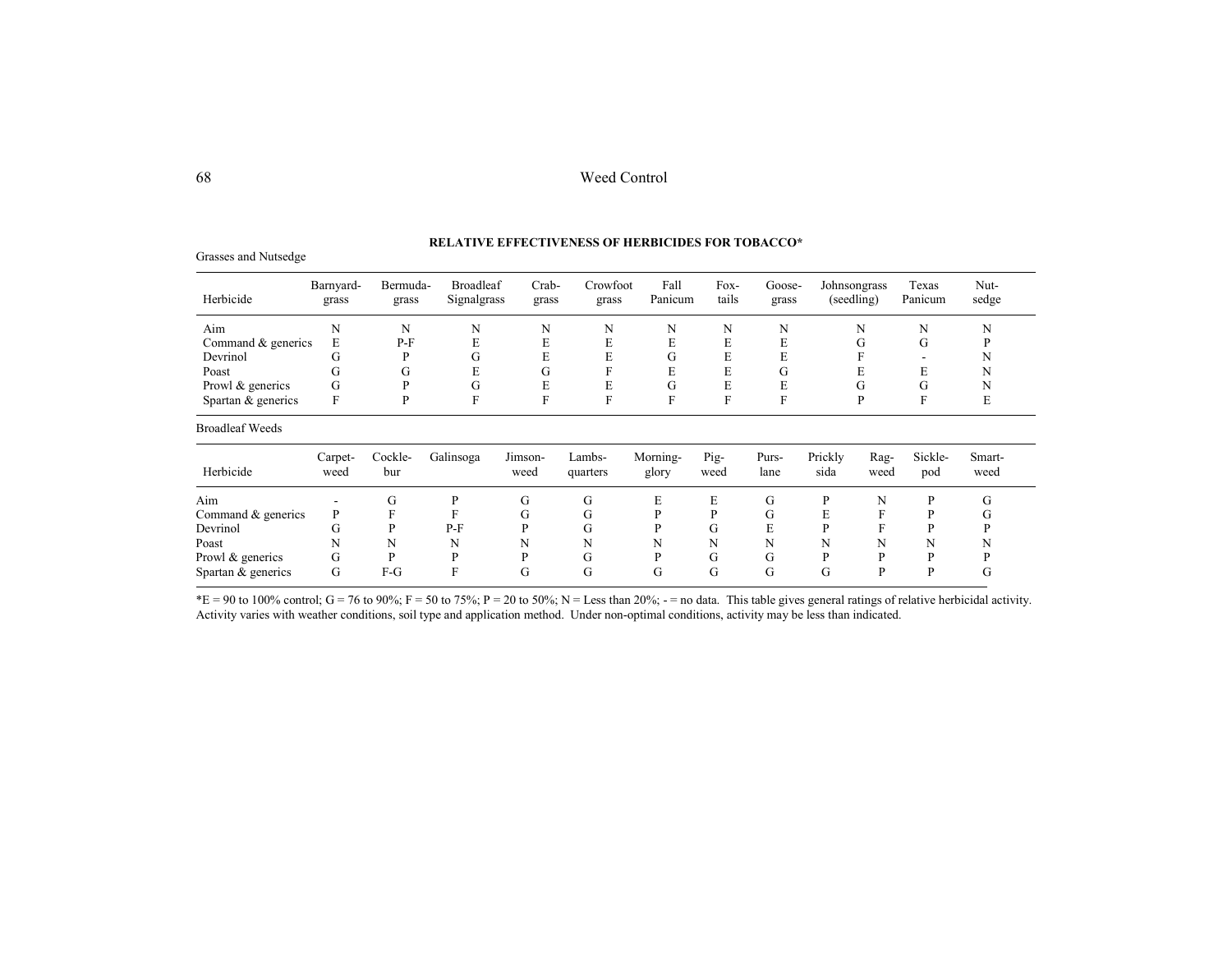### **WEED CONTROL IN FLUE-CURED TOBACCO FIELDS**

|                       |         | Chemical        |                   |                       |
|-----------------------|---------|-----------------|-------------------|-----------------------|
|                       | Soil    | Lbs Active      | Product           | Applic.               |
| Weed Problems         | Texture | Ingredient/A    | per Acre          | Method                |
| Pigweed,              |         | Carfentrazone   | Aim               | Pretransplant         |
| lambsquarters,        |         |                 |                   | burndown:             |
| nightshade, purslane, |         | $0.012 - 0.024$ | $0.5 - 1.0$ oz    | shielded or           |
| smartweed,            |         |                 |                   | hooded spray          |
| velvetleaf, spurred   |         |                 |                   | before layby;         |
| anoda, carpetweed,    |         |                 | Aim EC or         | directed spray        |
| cocklebur, cotton,    |         |                 | Aim EW            | after 1 <sup>st</sup> |
| groundcherry,         |         | $0.013 - 0.023$ | $0.8 - 1.5$ fl oz | harvest.              |
| morningglory,         |         |                 |                   | <b>HRAC</b> Group     |
| common ragweed        |         |                 |                   | E.                    |

**Remarks:** *Spray solution will cause extensive burn to broadleaf plants (and tobacco leaves) on contact.* Pre-transplant interval  $= 1$  day; pre-harvest interval  $= 6$ days. Do not apply more than 2.0 oz. Aim or 3.0 fl oz. Aim EC or EW per acre per season..

| Barnyardgrass,         |        | Clomazone | Command           | OT. HRAC  |
|------------------------|--------|-----------|-------------------|-----------|
| broadleaf signalgrass, |        |           | 3ME &             | Group F4. |
| crabgrass, field       |        |           | generics          |           |
| sandbur                |        |           |                   |           |
| (suppression),         | Coarse | 0.75      | 2.0 <sub>pt</sub> |           |
| foxtails, seedling     | Fine   | 1.0       | 2.7 <sub>pt</sub> |           |
| Johnsongrass, fall     |        |           |                   |           |
| panicum, velvetleaf,   |        |           |                   |           |
| jimsonweed,            |        |           |                   |           |
| lambsquarter, prickly  |        |           |                   |           |
| sida, purslane,        |        |           |                   |           |
| spurred anoda, venice  |        |           |                   |           |
| mallow, common         |        |           |                   |           |
| ragweed, smartweed,    |        |           |                   |           |
| cocklebur              |        |           |                   |           |
| (suppression),         |        |           |                   |           |
| shattercane            |        |           |                   |           |

**Remarks:** Consult specific product labels for details such as application rates. Use the higher rate for heavy weed pressure or heavy soils. Transplant roots should be placed below the treated area. Stands of grass cover crops may be reduced if planted within 9 months of application. Do not graze or feed cover crops planted less than 9 months after application.

| Barnyardgrass,        |        | napropamide | Devrinol       | PPI, OT,          |
|-----------------------|--------|-------------|----------------|-------------------|
| carpetweed,           |        |             | 50DF or        | Layby.            |
| crabgrass, fall       |        |             | DF-XT          | <b>HRAC</b> Group |
| panicum, foxtails,    |        |             |                | K3.               |
| goosegrass,           | Coarse | 1.0         | $2.0$ lb       |                   |
| johnsongrass from     | Medium | $1.0 - 1.5$ | $2.0 - 3.0$ lb |                   |
| seed, lambsquarters,  | Fine   | 2.0         | $4.0$ lb       |                   |
| pigweed, common       |        |             |                |                   |
| purslane, ragweed     |        |             | Devrinol 2E,   | PPI only.         |
| (suppression),        |        |             | $2-XT$         | <b>HRAC</b> Group |
| ryegrass; check label |        |             |                | K3.               |
| for uncommon          | Coarse | 1.0         | 2gt            |                   |
| weeds.                | Medium | $1.0 - 1.5$ | $2-3$ qt       |                   |
|                       | Fine   | 2.0         | 4 qt           |                   |

**Remarks:** For PPI application, incorporate the same day as applied. Small grain injury may result from PPI application method. Newer XT formulations include a UV light protectant.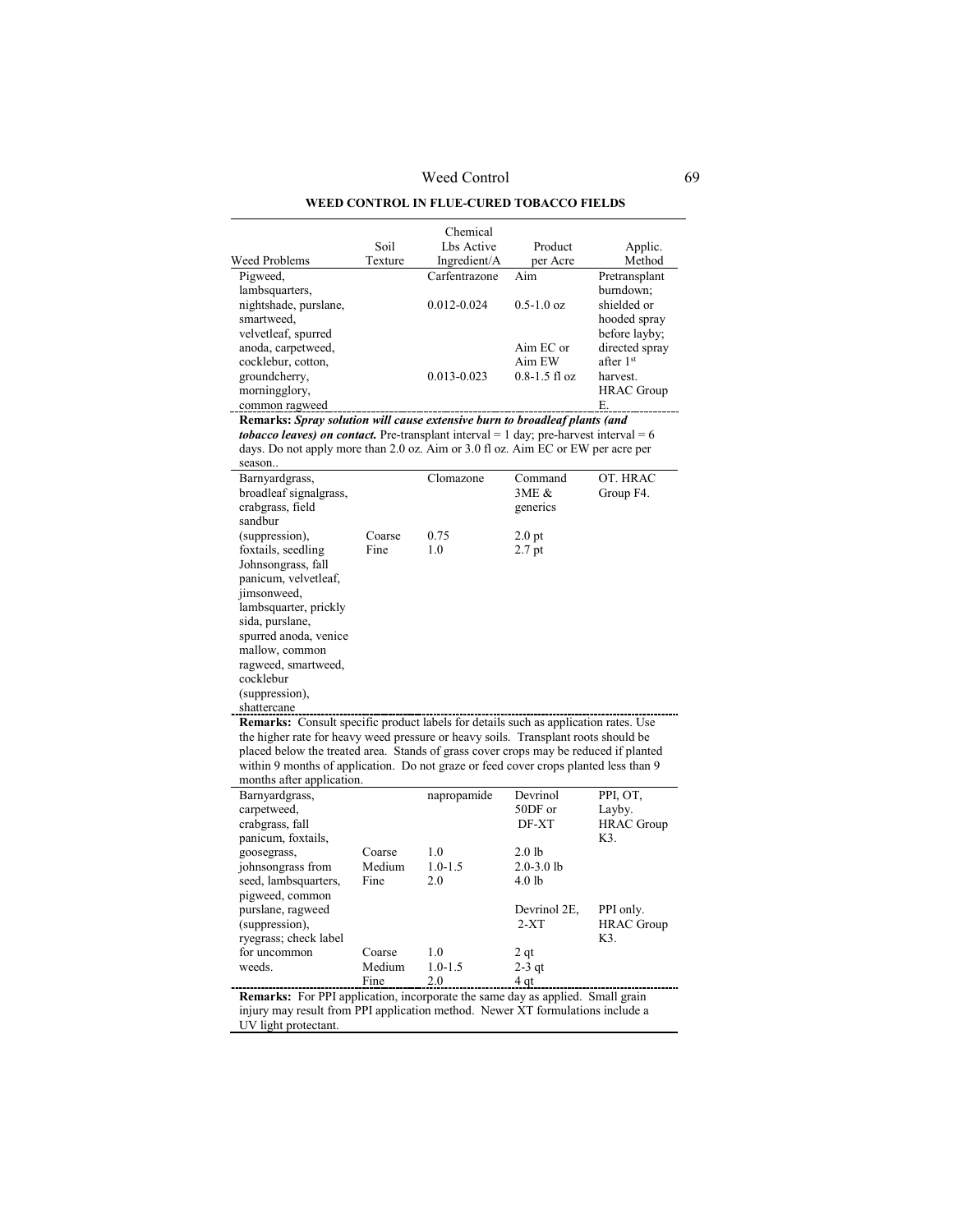#### **WEED CONTROL IN FLUE-CURED TOBACCO FIELDS (continued)**

|                              |                    | Chemical     |                                  |                                    |
|------------------------------|--------------------|--------------|----------------------------------|------------------------------------|
|                              | Soil               | Lbs Active   | Product                          | Applic.                            |
| Weed Problems                | Texture            | Ingredient/A | per Acre                         | Method                             |
| Grass weeds<br>and volunteer | All types          | sethoxydim   | Poast                            | Postemergence<br><b>HRAC</b> Group |
| small grain                  | Single use:        | 0.28         | 1.5 pt + 2 pt<br>oil concentrate | А.                                 |
|                              | Sequential<br>use: | 0.19         | $1$ pt + 2 pt<br>oil concentrate |                                    |

**Remarks:** Apply to actively growing grasses in 5-20 gal/A. *Consult spray-additive (crop oil concentrate) label for appropriate rate to avoid crop injury*. May be banded or applied broadcast. Do not apply more than 4 pt/A per season or within 42 days of harvest

| Annual         |        | Pendime-      | Prowl 3.3 EC $&$  | <b>HRAC</b> Group |
|----------------|--------|---------------|-------------------|-------------------|
| spurge,        |        | thalin        | generics          | K1.               |
| barnyardgrass, |        |               |                   |                   |
| carpetweed,    | Coarse | $0.74 - 0.99$ | $1.8 - 2.4$ pt    | PPI only          |
| crabgrass,     | Medium | $0.74 - 1.24$ | $1.8 - 3.0$ pt    |                   |
| crowfoot       | Fine   | 0.99-1.24     | $2.4 - 3.0$ pt    |                   |
| grass, Florida |        |               |                   |                   |
| pusley,        | Coarse | $0.50 - 0.74$ | $1.2 - 1.8$ pt    | Layby only        |
| foxtails,      | Medium | $0.74 - 0.99$ | $1.8 - 2.4$ pt    |                   |
| goosegrass,    | Fine   | $0.74 - 0.99$ | $1.8 - 2.4$ pt    |                   |
| johnsongrass   |        |               |                   |                   |
| from seed,     |        |               |                   |                   |
| lambsquarters, |        |               | Prowl $H20$ &     |                   |
| panicums,      |        |               | generics          |                   |
| pigweed,       |        |               |                   |                   |
| purslane,      | Coarse | 0.95          | 2.0 <sub>pt</sub> | PPI only          |
| signalgrass.   | Medium | $0.95 - 1.19$ | $2.0 - 2.5$ pt    |                   |
|                | Fine   | 1.19          | $2.5$ pt          |                   |
|                |        |               |                   |                   |
|                | Coarse | 0.71          | $1.5$ pt          | Layby only        |
|                | Medium | 0.95          | 2.0 <sub>pt</sub> |                   |
|                | Fine   | 0.95          | 2.0 <sub>pt</sub> |                   |

**Remarks:** Consult specific product labels for details such as application rates. Higher rates may be recommended for silt and silt loam soils. *Rates are for broadcast application and must be adjusted for banded sprays based on the width of the intended spray band and soil texture.* Pendimethalin products should not harm transplanted tobacco if applied according to directions and under normal growing conditions, but can temporarily retard growth under stressful conditions (cold/wet to hot/dry weather). Layby applications should be made as a directed spray in a 16 to 24 inch band centered between rows. Spray contacting tobacco leaves may cause deformations. Crop injury may result if winter wheat or barley are no-till planted in the fall after spring application of pendimethalin products. Don't feed forage or graze livestock for 75 days after planting wheat or barley in pendimethalin-treated soil.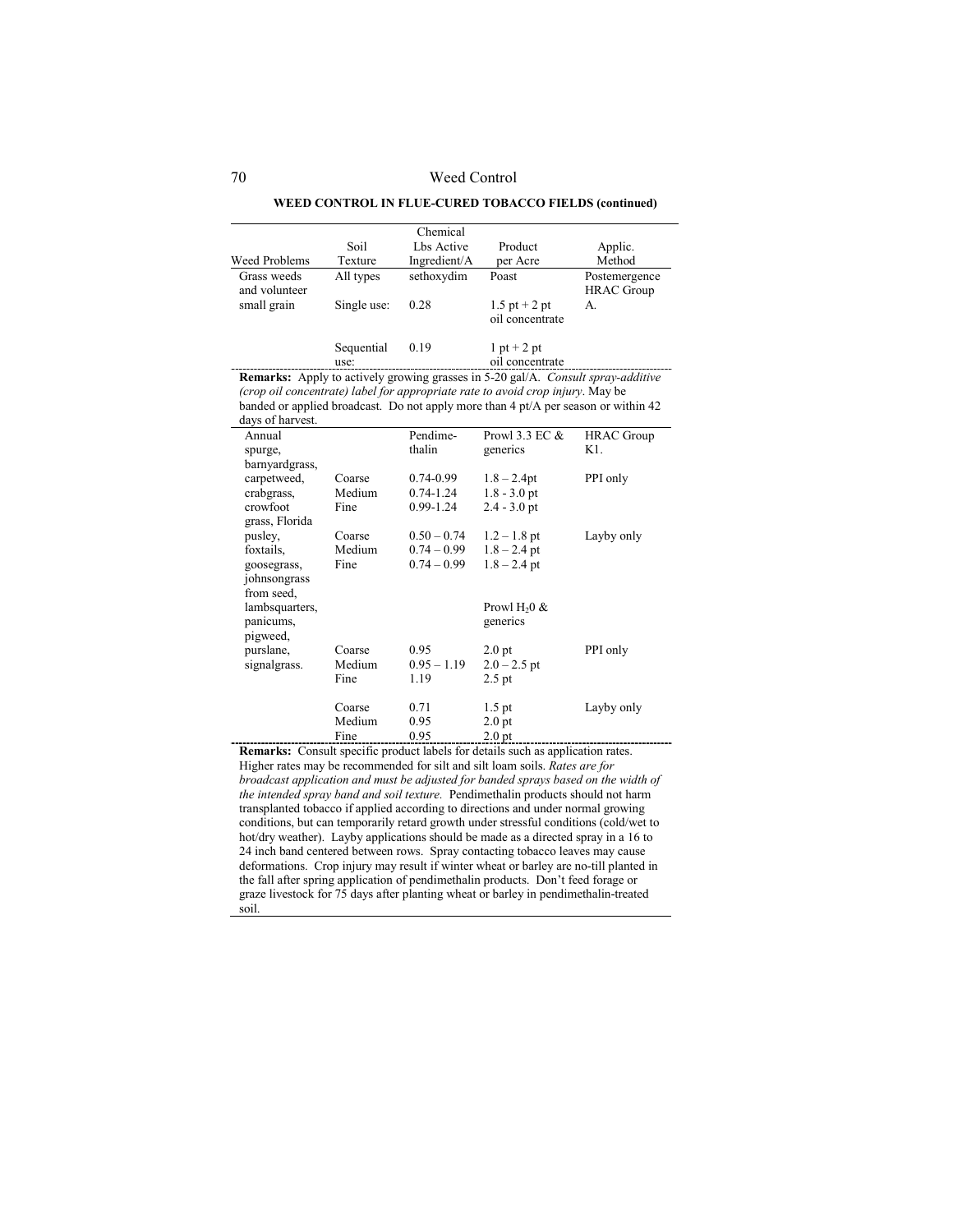# **WEED CONTROL IN FLUE-CURED TOBACCO FIELDS (continued)**

|                                                                                      |                | Chemical      |                          |                   |  |  |
|--------------------------------------------------------------------------------------|----------------|---------------|--------------------------|-------------------|--|--|
|                                                                                      | Soil           | Lbs Active    | Product                  | Applic.           |  |  |
| <b>Weed Problems</b>                                                                 | Texture        | Ingredient/A  | per Acre                 | Method            |  |  |
| Groundcherry,<br>hairy galinsoga,                                                    |                | sulfentrazone | Spartan 4F &<br>generics | After<br>bedding, |  |  |
| jimsonweed,                                                                          | Coarse         |               |                          | before            |  |  |
| lambsquarters,                                                                       | $<1.5\%$ OM    | $0.14 - 0.19$ | $4.5 - 6.0$ fl oz        | transplant.       |  |  |
| morningglory                                                                         | $1.5 - 3\%$ OM | $0.19 - 0.25$ | $6.0 - 8.0$ fl oz        | <b>HRAC</b>       |  |  |
| (except pitted),<br>nutsedge,                                                        | $>3\%$ OM      | $0.25 - 0.32$ | $8.0 - 10.1$ fl oz       | Group 14.         |  |  |
| pigweed, prickly                                                                     | Medium         |               |                          |                   |  |  |
| sida, Pennsylvania                                                                   | $<1.5\%$ OM    | $0.19 - 0.25$ | $6.0 - 8.0$ fl oz        |                   |  |  |
| smartweed.                                                                           | $1.5 - 3\%$ OM | $0.25 - 0.32$ | $8.0 - 10.1$ fl oz       |                   |  |  |
| Suppresses most<br>grasses, foxtail,                                                 | $>3\%$ OM      | $0.32 - 0.38$ | $10.1 - 11.8$ fl oz      |                   |  |  |
| panicums,                                                                            | Fine           |               |                          |                   |  |  |
| cocklebur,                                                                           | $<1.5\%$ OM    | 0.25          | $8.0$ fl oz              |                   |  |  |
| signalgrass,                                                                         | $1.5 - 3\%$ OM | 0.32          | $10.1 \text{ fl oz}$     |                   |  |  |
| spurges. Check<br>label for                                                          | $>3\%$ OM      | 0.38          | $11.8 \text{ fl oz}$     |                   |  |  |
| uncommon<br>weeds.                                                                   |                |               |                          |                   |  |  |
| <b>Remarks:</b> %OM = % organic matter. Consult specific product labels for details  |                |               |                          |                   |  |  |
| such as application rates, and apply only as specified on the label. Do not apply to |                |               |                          |                   |  |  |

soils classified as sands with less than 1% 0.M. and shallow ground-water. *Most tobacco fields in Virginia contain coarse to medium textured soils.* Do not impregnate on fertilizer. Apply to soil surface after field has been prepared for planting. Apply within 14 days of transplanting, **after** beds are knocked down for planting. **Do not** apply at or after transplanting. Do not disturb treated soil below a 2 inch depth. *Crop injury can occur when incorporation is poor, transplants are set too shallow, or heavy rain falls near transplanting.* **Do not** apply a sulfentrazone product more than once per season. Do not seed small grains within 4 months of application. Do not plant cotton or canola within 18 months of use.